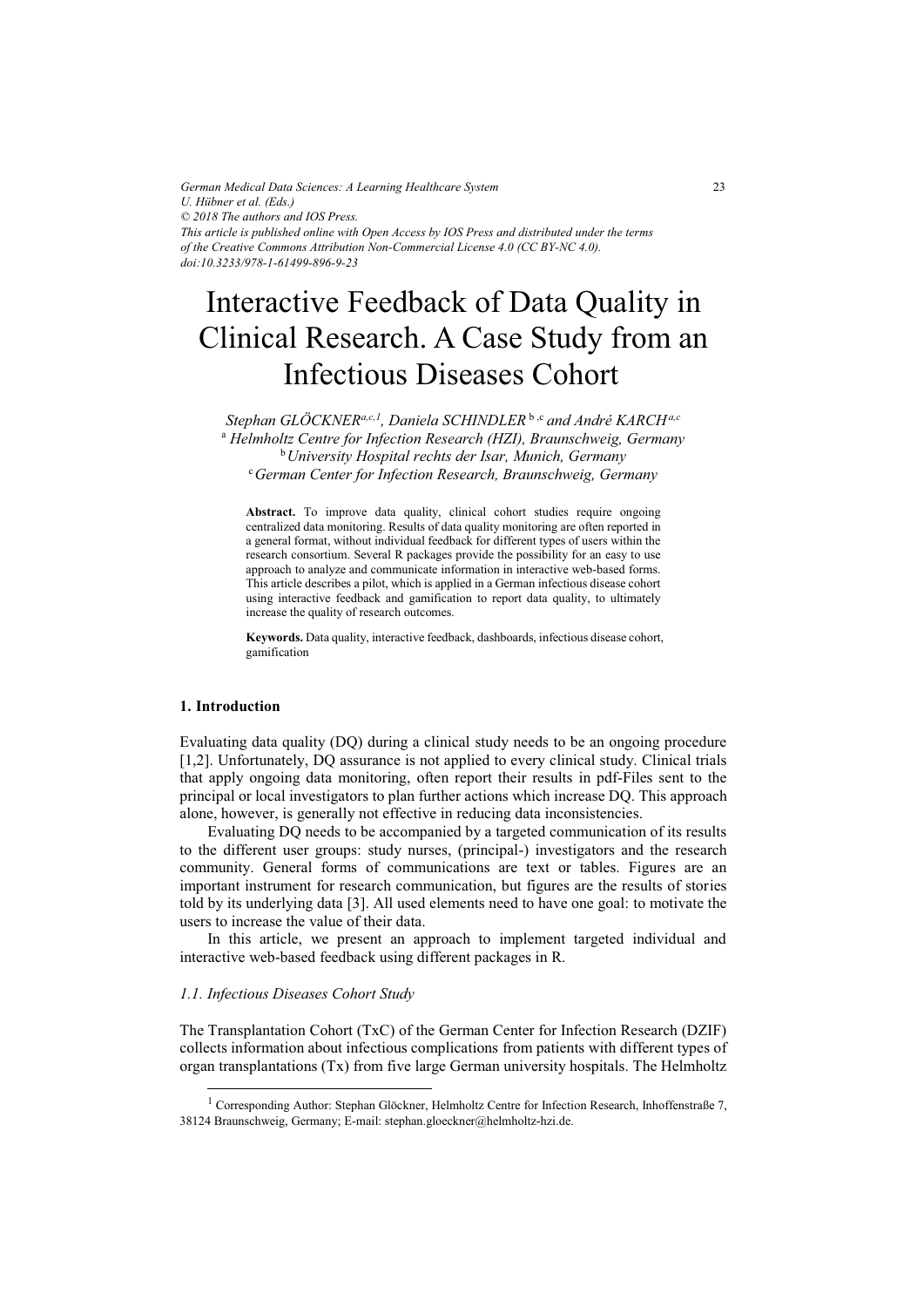Centre for Infection Research (HZI) performs the epidemiological evaluation of the collected information. For this, data needs to be aggregated to provide an overview of study performance and DQ.

#### *1.2. Evaluation and Visualization of Data Quality*

DQ is multidimensional, but still not a standardized term [4]. The Technology, Methods, and Infrastructure for Networked Medical Research (TMF) published a guideline for the evaluation of DQ in clinical cohort studies and disease registries [5]. Here, several DQ indicators (e.g. completeness or value distribution) are defined to support data managers, who need to adapt important indicators to quantify trial performance [6] and to generate feedback for its users.

Web-based feedback about DQ is not a novel approach. It is already applied in private companies to measure metrics that show trends of key performance indicators. However, DQ feedback is rarely implemented in publicly funded clinical cohort studies, and its impact on trial performance is not researched well enough [7–9].

# **2. Methods**

Received data exports consist of multiple csv-files of different records accompanied by metadata (e.g. type of data field, allowed data range) and data dictionaries. Data is twice pseudonymized, still allowing linkage of data between the records.

We developed for our case study a framework for DQ feedback using flexdashboard as visualization approach [10]. For data analysis and visualization, the programming language R was used [11]. For each analysis, a dataframe containing aggregated information and graphical objects were separately stored in an RData-file, allowing the import into the flexdashboard.

## *2.1. Evaluation of Study Performance and Data Quality with R*

For automated DQ assessment we used R tidyverse packages [12]. We used the DQ dimension completeness, which we defined as the ratio of not entered fields divided by all available data fields of a measured variable. For selected continuous variables (e.g. length of ICU stay, surgery time), data distribution was assessed, providing case-based warnings for study nurses, if the data points could be identified as outliers.

Study performance was assessed by descriptive analysis of study population and biosamples. Comparing actual and target count of follow up (FU) visits was conducted to assess FU performance. If patients have an Tx date in the cohort study, regularly FU visits need to be performed, after 3, 6, 9, 12 months and annually thereafter.

The package lubridate [13] was used to evaluate the FU. Lubridate uses interval class objects. The analysis was performed by measuring, whether the expected FU is within the time interval  $(+/28 \text{ days})$  of the required FU. Fig. 1 provides an example, where the first two FU visits match, but the third visit was performed after the allowed time interval, and was subsequently reported as a warning.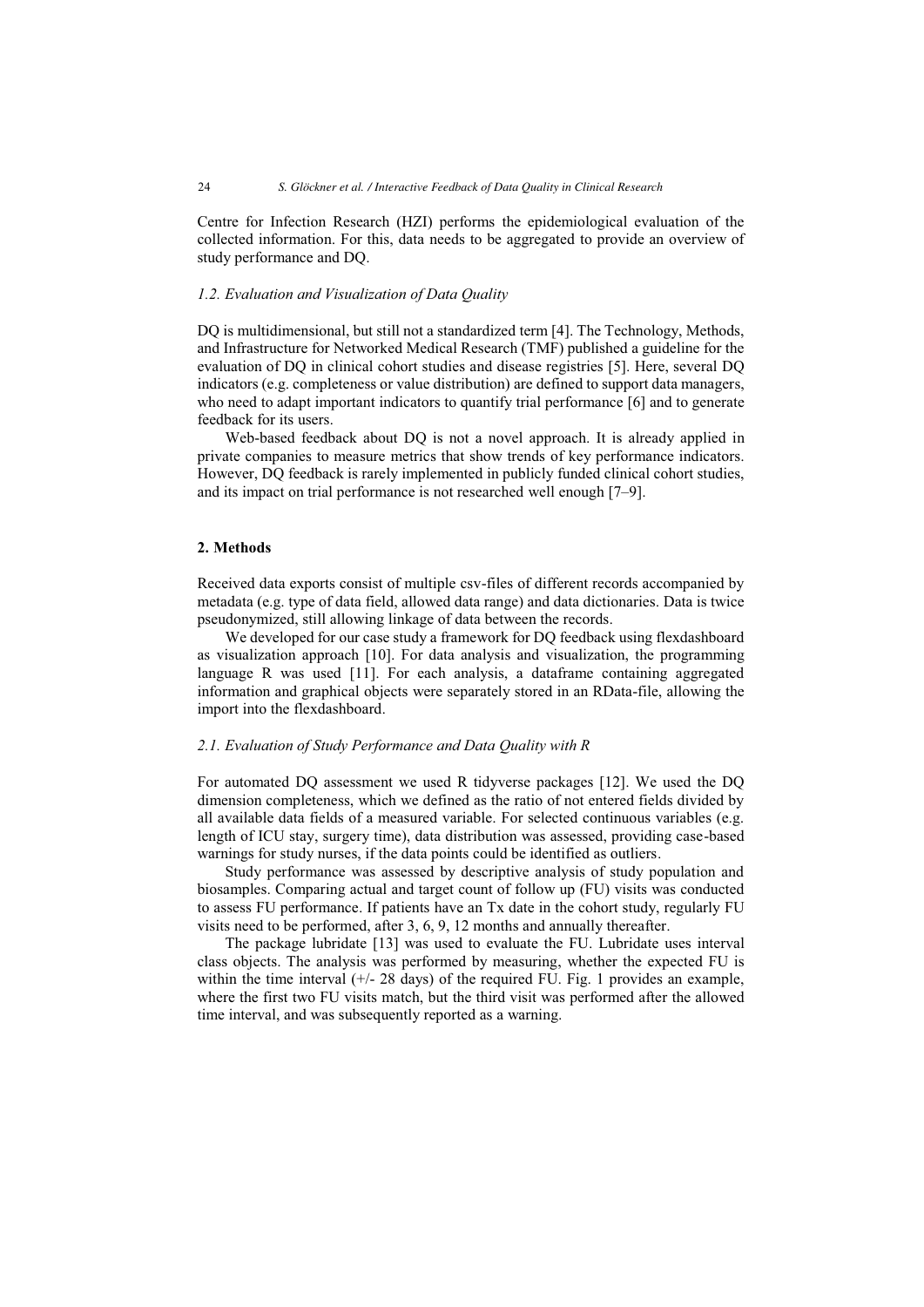

**Figure 1.** Follow up (FU) evaluation in accordance to entry date.

#### *2.2. Interactive Visualization of Information with R*

We used knitr and datatables (DT) packages [14] for rendering tables. For the DT package, we used an extension, providing the users an option to directly export the table into standard data formats (CSV/XLS/PDF). Graphs were rendered using ggplot2 and plotly [15]. For colorblind purposes, we applied the color palette viridis [16] on graphical elements.

# **3. Results**

The general frame of the dashboard contained the overview of study population, biosamples, FU visits and DQ. Fig 2 shows an example of the dashboard DQ frame.



**Figure 2.** Example of the upper DQ screen.

## *3.1. Demographic and Population Information*

First page of visualized information is the overview of study performances. Here, the number of overall enrolled participants is shown as a bar graph, distinguished into every type of organ, each bar graph stratified by center. The graph is scripted using the syntax of plotly. The interactive element grouped by center, which provides the possibility to show a bar graph of all types of organs by a single or multiple selected centers.

Second element is a DT element, providing an additional overview that shows total numbers of patients by center and by type of organ.

Another important element is the recruitment chart, which highlights positive or negative trends of patient enrollment per center. We used a plotly line graph, to provide the possibility of an interactive graph to show lines of selected centers.

Forth element is a set of important values of all other forms, including total number of biosamples, FU performance values and overall DQ rates. This is helpful to show the user all important information on the landing page without working through forms.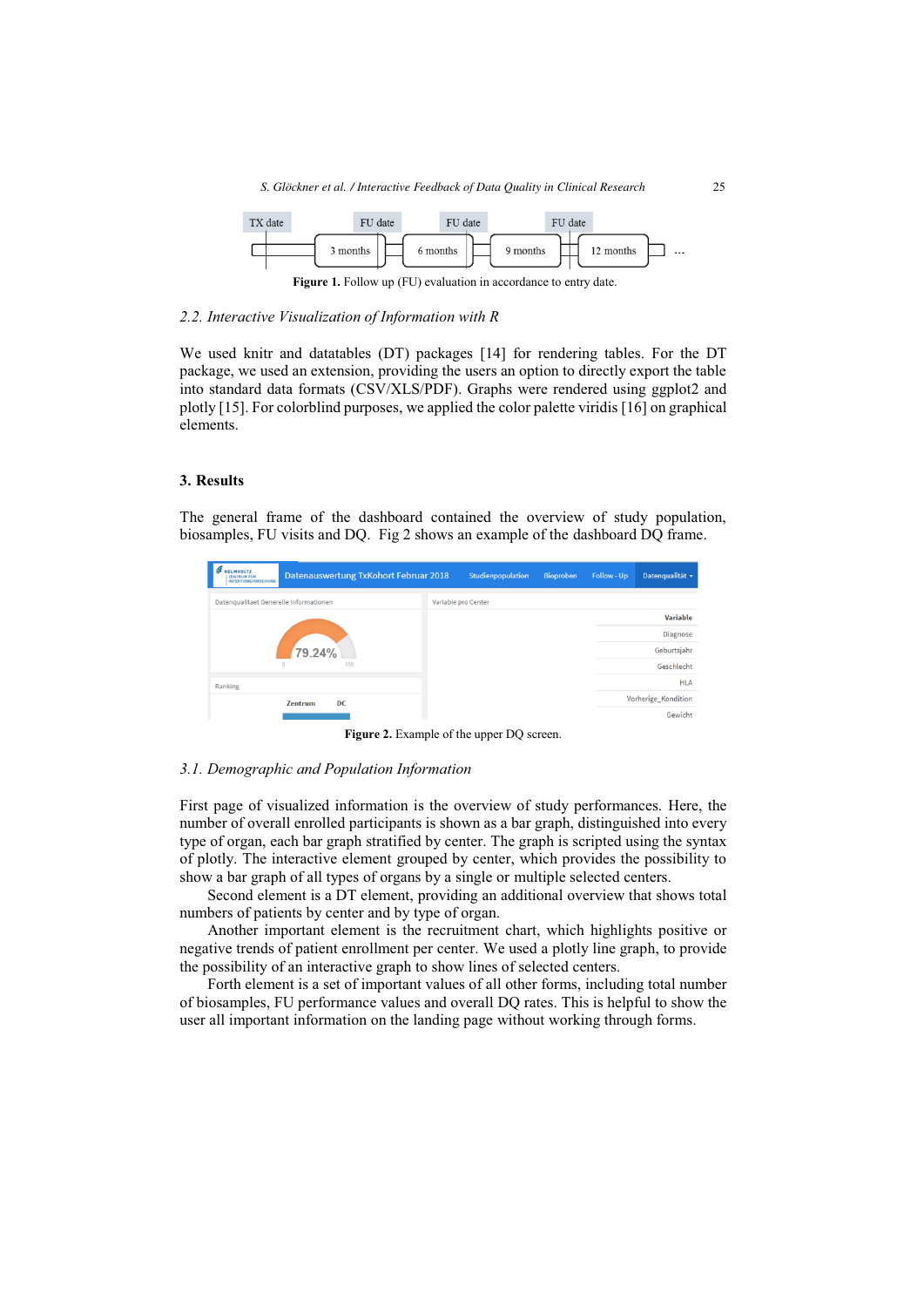# *3.2. Feedback on Biosamples*

The head of the page provides three value boxes, summarizing total number of blood samples, total number of other samples and the total number of unique patients that provide these samples.

Below the value boxes two tables are provided to the user, showing different types of blood samples (EDTA, PBMC, RNA, or Serum blood samples) per center. The second table has the same structure, showing types of other samples (e.g. stool or urine samples), by center. Both tables have tab stops that subset the data by type of organ. When moving to the biosample page, first tab stop shown, is the total number of samples, which is the sum of all subsets (types of organs).

During data modelling it was discovered, that some patients provide samples for two organs. These patients are provided as a case-based list, allowing study nurses to check their plausibility. It is often the case that kidney transplanted patients could also have a pancreas transplantation. However, all combinations should be checked, therefor a list of warnings is exported.

#### *3.3. Feedback on Follow-Up*

Two main elements are reported; graphs, which show the actual and target number of visits of all patients with entry date, and tables with total numbers and percentages by center. Graphs and tables have tab-stops, which allow showing results per type of organ.

The graph is a line graph with colored area to  $y=0$ . We are using green to visualize the correctly performed FU and red for the not correctly performed FU (not performed or not matching the required interval). The larger the red area, the lower is the FU performance. Each center has an individual graph.

#### *3.4. Feedback on Data Quality*

Elements used for feedback about DQ are gauges, tables with center rankings (gamification element), line graphs with data quality trends and tables showing item completeness for each data item per center (see Fig. 2).

Thirteen different records are analyzed (e.g. general information, immunosuppressive drugs, bacterial infections, laboratory results, etc.). Every form has the same structure to provide the user a simplified overview of its DQ. Primary assessment is the evaluation of data completeness, which is accompanied by single plausibility checks (e.g. scheme of immunosuppressive drug). The mean of data completeness and data plausibility is defined as DQ.

# **4. Discussion**

This regularly created report is provided via encrypted email as an html file to the research consortium. Other options should be discussed with regards to methods (e.g. providing a server with login to the user) and data security.

Flexdashboards have also limited flexibility (e.g. the usage of tab stops in only one element instead of all), other more code intensive feedback options like shiny